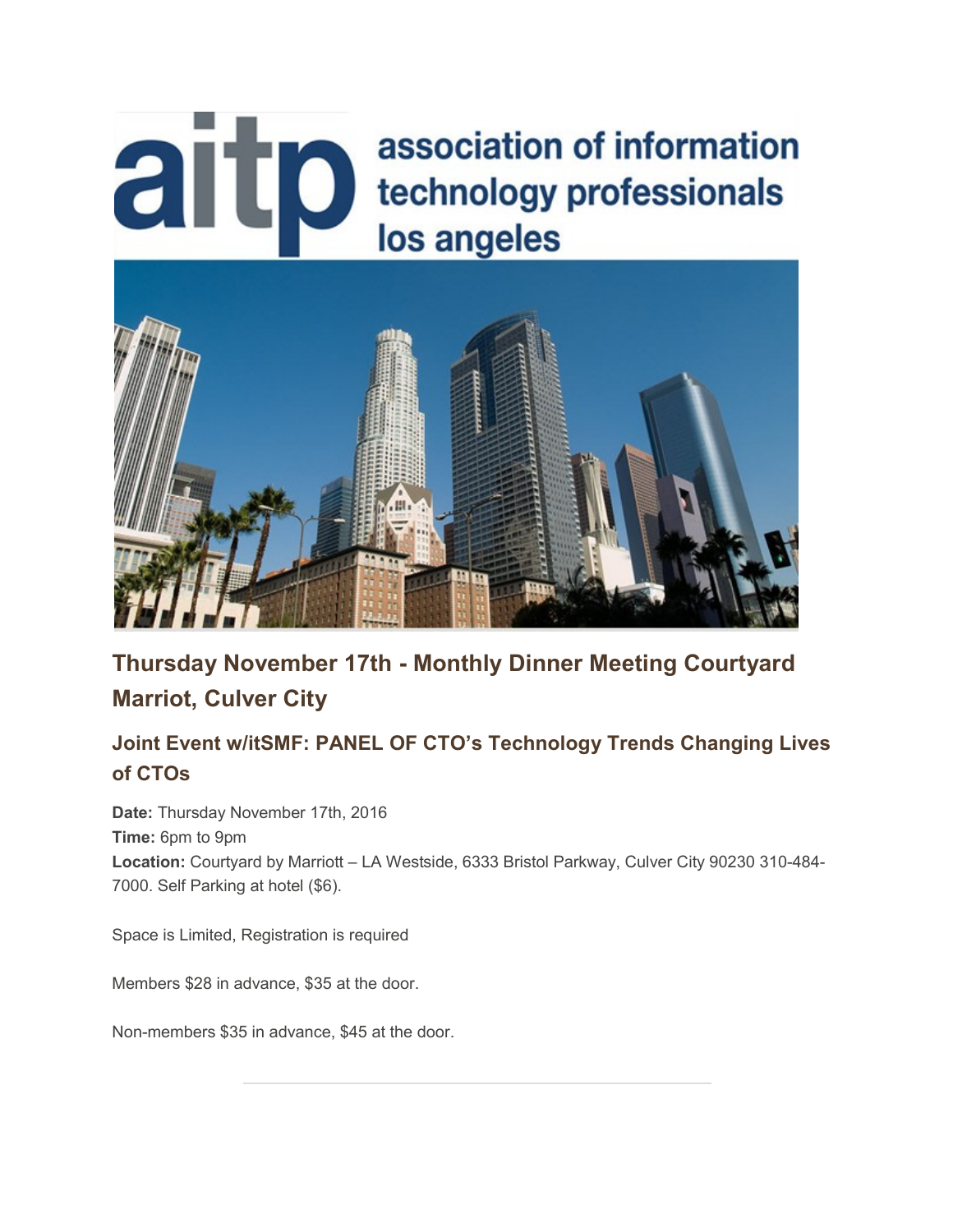A distinguished panel of Chief Technology Officers will be looking at major technology trends having a big impact on CTOs over the past 3-5 years -- things which are changing our view of the world. The emphasis is on major trends such as DevOps/Containers/CI/CD, agile development, opening up legacy systems, Internet of Things (IoT), Mobile, and Social media.

Each CTO will present major developments/ trends -- what they are finding different now than 3 years ago -- and how they've risen to the challenge in addressing these trends. They will be sharing a vision of the future that is unfolding among us right now!

## **Presenter:**

#### **Tony Karrer - Moderator CTO of Aggregage and CEO of TechEmpower**

Tony Karrer is a founder and consulting CTO at TechEmpower a leading web/mobile/software development company and founder/CTO of Aggregage, a B2B media startup. Tony has worked with numerous startups as a part-time CTO including as the acting CTO for eHarmony for its first four years. In addition to working with startups, Tony has consulted on technology implementations for large companies including Credit Suisse, Citibank, Lexus, Universal Music, IBM and HP. Tony is very active in the Los Angeles technology and startup ecosystem running the LA CTO Forum, the largest CTO group in the country, and Mentor Night, a peer founder mentoring group.

#### **Panelist:**

- \* Chris Poe, Chief Technology Officer, DEFY Media
- \* Boris Bronshteyn, VP of Technology, Target Media Partners Interactive
- \* Din Volovik, CTO, Spectra Ticketing



**LOCATION:** Courtyard by Marriott – LA Westside, 6333 Bristol Parkway, Culver City 90230 310- 484-7000. Self-Parking at hotel (\$6).

Going South on 405: Take 90 Fwy East; Slight right at West Slauson Ave; First right onto Bristol Parkway

Going North on 405: Take exit 49B to merge onto Sepulveda toward Slauson Ave; Right at Green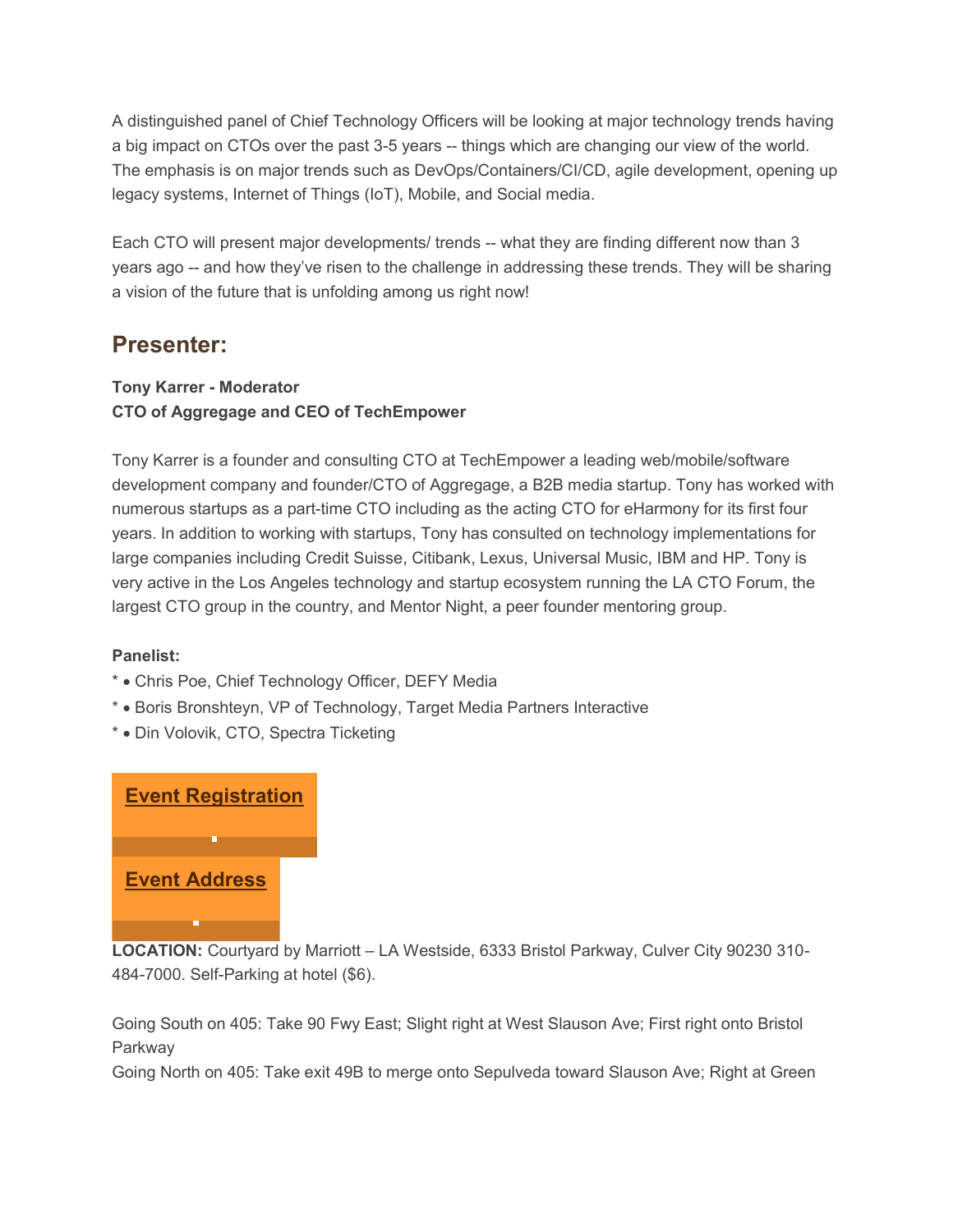Valley Circle; First right onto Bristol Parkway

# **[AITP-LA Website](https://sable.godaddy.com/c/50559?id=20020.564.1.ffa86794a18c780b0859f6e9ef3418bf) [Subscribe to IT Zone](https://sable.godaddy.com/c/50559?id=20020.565.1.90678b4c3cb257ee9afdd245fe4a69d3) [Linkedin Group](https://sable.godaddy.com/c/50559?id=20020.566.1.d0e63ad0da5b8a99808a18562bbdca04) [Email us](mailto:info@aitp-la.org) Next Events:**

**Stay Connected**

The mission of itSMF USA is: "Driving Business Value Through Developing IT Service Management Professionals."



The Los Angeles itSMF LIG exists in order to form and inform a network of professionals who share the common goal of improving IS/IT maturity in their respective organizations and are interested in using ITIL as an enterprise service management framework to accomplish this objective.



Platinum Sponsor: OpenTech is a new initiative which systematically sources qualified employees to grow your business. We are private sector specialists in the area of workforce development. By cultivating durable connections to industry we are able to benefit our employment

partners, the candidates themselves and the larger economic picture for our region.

#### **Management Systems**

*eManagement Systems*

An IBM Business Partner dedicated to delivering business solutions that meet and exceed the needs of our customers. Our focus and core competency is providing added value through the use of information technology.